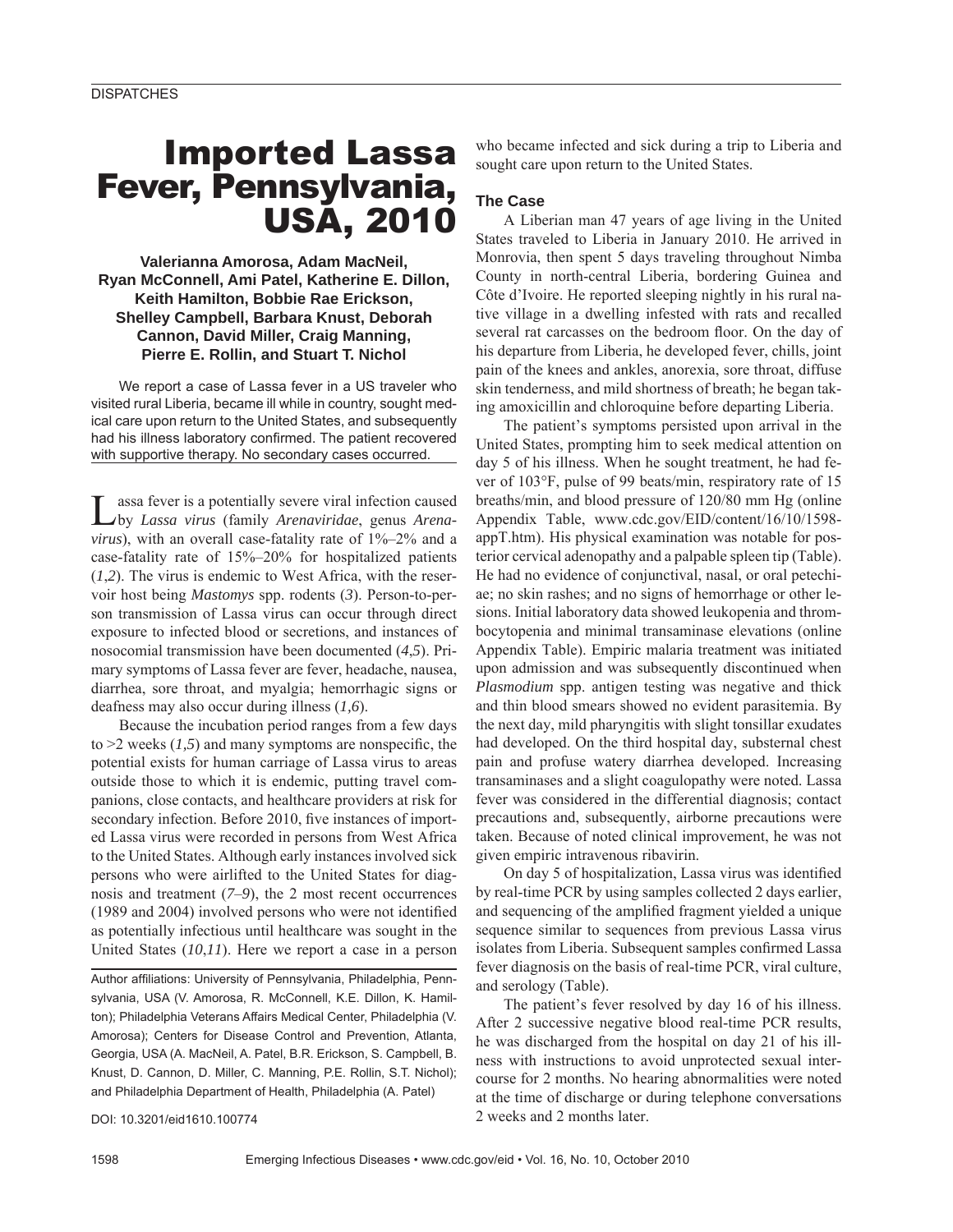|                                                                                                               |                                                                                                                                                                     |                                                                                    | <b>Bowel</b> |                                                                                                                                                                                                 |                                                                            |
|---------------------------------------------------------------------------------------------------------------|---------------------------------------------------------------------------------------------------------------------------------------------------------------------|------------------------------------------------------------------------------------|--------------|-------------------------------------------------------------------------------------------------------------------------------------------------------------------------------------------------|----------------------------------------------------------------------------|
| Date                                                                                                          | Symptoms                                                                                                                                                            | <b>Examination findings</b>                                                        | movements    | Clinical information                                                                                                                                                                            | Clinical action                                                            |
| Jan 13-17                                                                                                     | Fevers and chills, sore throat,<br>arthralgias, diffuse abdominal<br>pain                                                                                           | <b>NA</b>                                                                          | <b>NA</b>    | <b>NA</b>                                                                                                                                                                                       | <b>NA</b>                                                                  |
| Jan 18                                                                                                        | Fevers and chills, sore throat,<br>watery diarrhea, diffuse<br>abdominal pain.                                                                                      | Prominent parotids,<br>posterior cervical<br>lymphadenopathy,<br>slight spleen tip | 12           |                                                                                                                                                                                                 | Contact isolation<br>ordered.                                              |
| <b>Jan 19</b>                                                                                                 | Fevers and chills, sore throat,<br>substernal chest pain with<br>inspiration and when lying<br>supine, diarrhea, diffuse<br>abdominal pain. Arthralgias<br>resolve. | Slight tonsillar<br>exudates, slight<br>spleen tip                                 | $\approx 18$ | <b>Tests for Clostridium</b><br>difficile, cryptosporidium,<br>Giardia spp., thick and<br>thin blood smears for<br>malaria, Epstein-Barr<br>virus, and respiratory<br>virus panel; all negative | Contact<br>precautions. Blood<br>samples to test for<br>Lassa virus drawn. |
| <b>Jan 20</b>                                                                                                 | Fevers and chills; sore throat;<br>substernal chest pain, worse<br>when lying down; diarrhea.<br>Abdominal pain improving.                                          | Slight tonsillar<br>exudates, slight<br>spleen tip                                 | 3            | <b>HIV</b> negative                                                                                                                                                                             | EKG done,<br>ribavirin requested,<br>airborne<br>precautions               |
| Jan 21                                                                                                        | Fevers and chills, sore throat,<br>diarrhea. Chest pain resolves.<br>Abdominal pain improving.                                                                      | Slight spleen tip                                                                  | 5            | Stool culture negative                                                                                                                                                                          | Held off on<br>ribavirin. CDC<br>received<br>specimen.                     |
| Jan 22                                                                                                        | Fevers and chills, sore throat.<br>Diarrhea resolves. Abdominal<br>pain resolves.                                                                                   | Prominent<br>sternocleidomastoid<br>muscles                                        | <b>NA</b>    |                                                                                                                                                                                                 | Stopped IV fluids.                                                         |
| Jan 23                                                                                                        | Fevers and chills, sore throat                                                                                                                                      | Prominent<br>sternocleidomastoid<br>muscles                                        | 3, formed    | PCR positive for Lassa<br>virus                                                                                                                                                                 |                                                                            |
| Jan 24                                                                                                        | Fevers and chills, sore throat                                                                                                                                      | Prominent<br>sternocleidomastoid<br>muscles                                        | <b>NA</b>    |                                                                                                                                                                                                 |                                                                            |
| <b>Jan 25</b>                                                                                                 | Fevers and chills. Sore throat<br>improves.                                                                                                                         | Prominent<br>sternocleidomastoid<br>muscles                                        | 3. formed    |                                                                                                                                                                                                 |                                                                            |
| <b>Jan 26</b>                                                                                                 | Fevers and chills. Sore throat<br>improves.                                                                                                                         | Neck less prominent                                                                | <b>NA</b>    |                                                                                                                                                                                                 |                                                                            |
| Jan 27                                                                                                        | Fevers and chills. Sore throat<br>resolves.                                                                                                                         | Decreased parotid<br>enlargement and<br>lymphadenopathy                            | <b>NA</b>    |                                                                                                                                                                                                 |                                                                            |
| Jan 28-29                                                                                                     | Fevers and chills                                                                                                                                                   |                                                                                    | <b>NA</b>    |                                                                                                                                                                                                 |                                                                            |
| Jan 30-Feb 3                                                                                                  | Fever resolves                                                                                                                                                      |                                                                                    | <b>NA</b>    |                                                                                                                                                                                                 |                                                                            |
| *NA, not available; EKG, electrocardiogram; IV, intravenous; CDC, Centers for Disease Control and Prevention. |                                                                                                                                                                     |                                                                                    |              |                                                                                                                                                                                                 |                                                                            |

Table. Day by day symptoms and clinical information for a man 47 years of age with Lassa fever, Pennsylvania, USA, 2010\*

A contact investigation was undertaken by the hospital and local, state, federal, and international health agencies. Exposed persons were identified as any persons who potentially came into contact with the patient or his body fluids during his illness. Because no contacts had direct exposure to body fluids (other than the patient's wife in Africa with whom he had sexual intercourse before becoming ill and who remained well, according to telephone follow-up with the patient), no patient contacts were considered high risk for secondary transmission (*10*). In total, 140 persons, including the patient's family in the United States, co-workers, and hospital workers who had contact with him (but did not have direct contact with bodily fluids) were identified as low-risk contacts. Health communication materials were developed on the basis of previous Lassa fever contact tracing activities (*10*). All hospital and community contacts were provided a Lassa fever fact sheet and asked to seek medical consultation if fever or other signs and symptoms of Lassa fever appeared. Upon completion of 21 days of follow-up, no secondary cases were identified.

### **Conclusions**

The spectrum of Lassa fever can run from asymptomatic seroconversion to severe hemorrhagic fever with multiple organ failure and death (*1*,*2*,*6*). Factors supporting the diagnosis of Lassa fever in returning travelers include relevant epidemiologic exposure (travel to rural West Africa), signs and symptoms consistent with Lassa fever, and the absence of other infectious agents that can account for the illness. Although this patient did not seek treatment for hemorrhagic signs, his fever, pharyngitis, chest pain, and diarrhea (*1*,*6*), as well as thrombocytopenia and elevated transaminases, were consistent with Lassa fever (*6*,*12*). Early institution of ribavirin can dramatically decrease